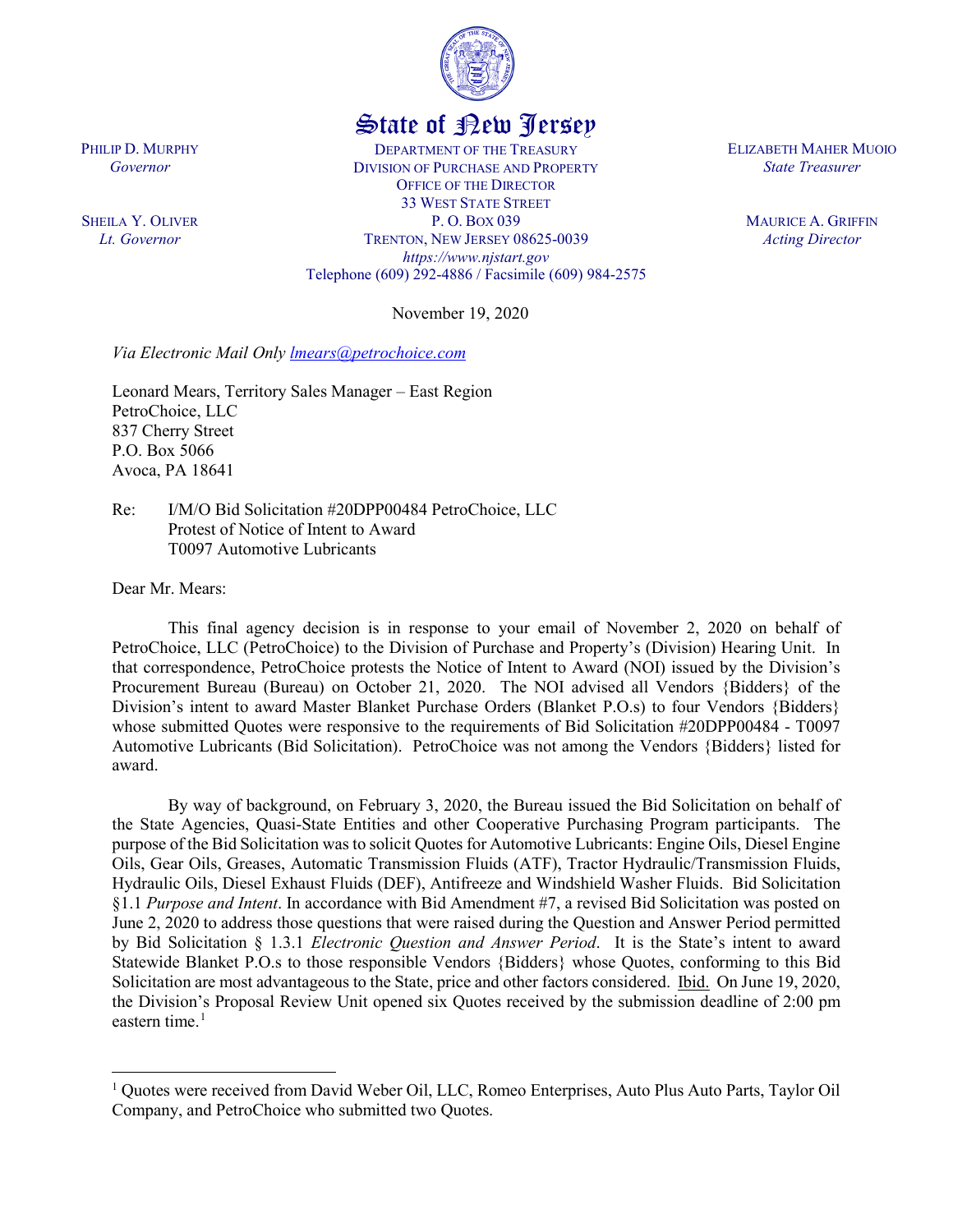The record of this procurement reveals that on its submitted preprinted price list / catalog pricing documents that were required by Bid Solicitation Section 4.4.3.1 Submittals, PetroChoice included the statement "Quote good for 30 days post preparation date. All pricing information is confidential." With respect to the submission of pricing, Bid Solicitation Section 4.4.3.1 reminded Vendors {Bidders} that "[t]he price list and/or catalog submitted must clearly indicate the products and brands offered and the firm, fixed pricing associated with the products, such that the applicable Bid Solicitation category/price line may be determined." Moreover, with respect to submitted price lists, Vendors {Bidders} are only permitted to update price lists once during a 12-month period. See Bid Solicitation Section 3.9 *Price List Updates.*  More importantly, the Bid Solicitation advised all potential Vendors {Bidders} that "[e]ach Vendor {Bidder} is required to hold its prices firm through issuance of Blanket P.O." See, Bid Solicitation § 4.4.5 *State Supplied Price Sheet*, emphasis added. Based upon the statements contained in the submitted Quote documents, the Bureau concluded that PetroChoice's Quote "failed to meet the mandatory requirements set forth in the Bid Solicitation." See, Recommendation Report, dated October 20, 2020, p. 9. More specifically, the Recommendation Report noted,

> [PetroChoice's] statement presents a material deviation under a River Vale analysis because the State cannot be assured that the Blanket P.O. will be entered into, performed and guaranteed according to its specified requirements (firm-fixed price). Additionally, waiving the requirement would adversely affect competitive bidding by placing PetroChoice in a position of advantage over other Vendors {Bidders} by only being required to hold pricing for thirty (30) days versus the term of the Blanket P.O.

After the review and evaluation of all Quotes received in response to the Bid Solicitation was completed, the Bureau prepared a Recommendation Report which recommended Blanket P.O. awards to four Vendors {Bidders}. PetroChoice was not among the Vendors {Bidders} listed for award. The Recommendation Report reveals that the Bureau found that PetroChoice's Quote "failed to meet the mandatory requirements set forth in the Bid Solicitation." See, Recommendation Report, dated October 20, 2020, p. 9. On October 21, 2020, the NOI was issued advising all Vendors {Bidders} that it was the State's intent to award Blanket P.O.s consistent with the Bureau's Recommendation Report dated October 20, 2020.

On November 2, 2020, the Division received PetroChoice's protest stating:

I am writing to protest the results of the Master Blanket Purchase Order Title: T0097 – Automotive Lubricants. I provided a price sheet with PetroChoice letterhead that mistakenly contained the phrase "Quote is only valid for 30 Days". This was not factual, and the pricing is in fact valid for the entire term of the contract. If at all possible I can resubmit the price sheet without the phrasing if the State of New Jersey can accept. Please let me know if there are any questions, or if I can assist in anyway at all.

In consideration of PetroChoice's protest, I have reviewed the record of this procurement, including the Bid Solicitation, PetroChoice's submitted Quotes, the relevant statutes, regulations, and case law. This review of the record has provided me with the information necessary to determine the facts of this matter and to render an informed Final Agency Decision on the merits of the protest. I set forth herein the Division's Final Agency Decision.

As noted above, PetroChoice's submitted preprinted price list contained a statement "Quote good for 30 days post preparation date. All pricing information is confidential." The Bureau found that this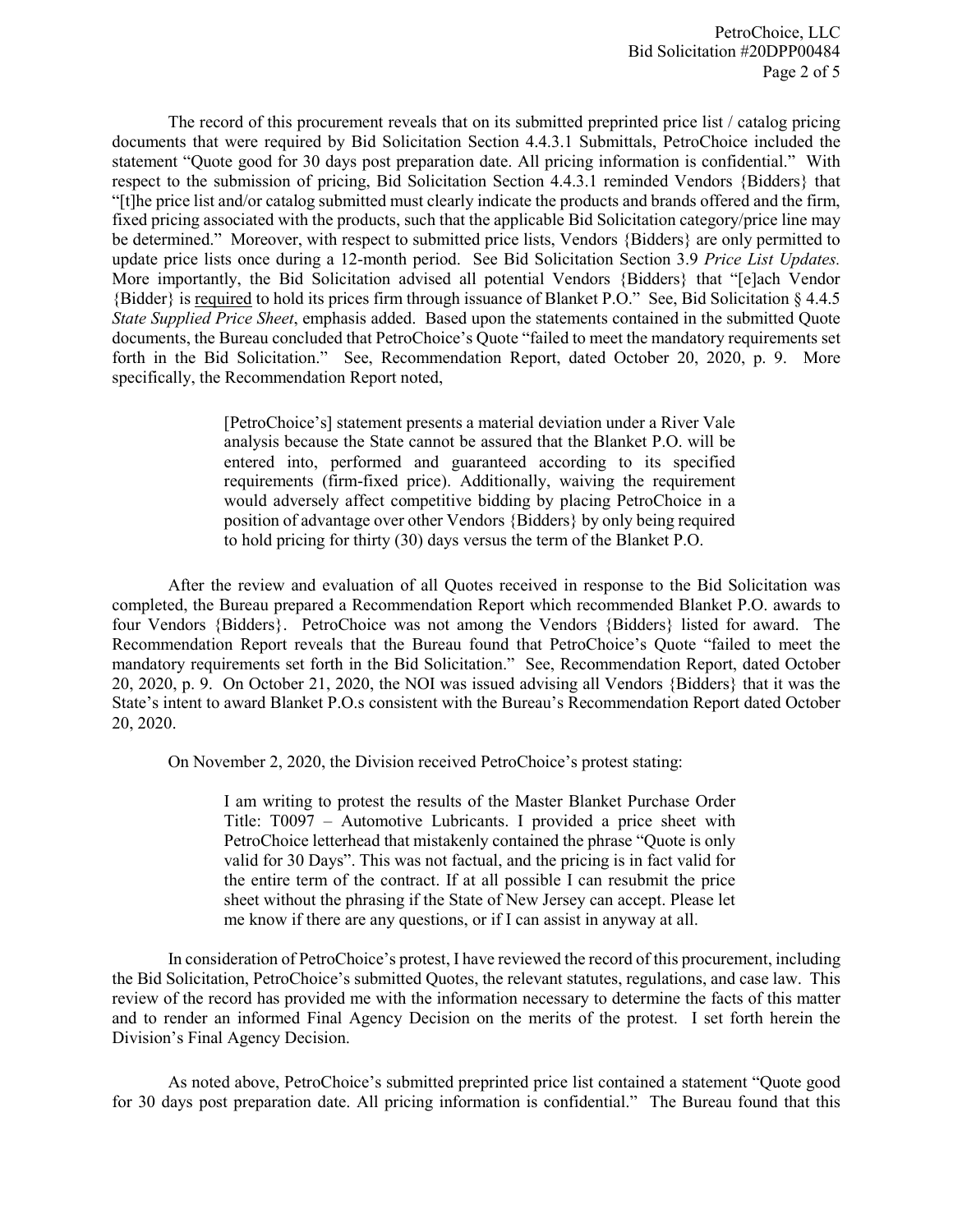statement rendered the Quote non-responsive under the courts holding in Twp. of River Vale v. Longo Constr. Co., 127 N.J. Super. 207 (Law Div. 1974). The question before me is whether the deviation is material or if it can be waived. To be deemed non-responsive, PetroChoice's Quote would have to materially deviate from the requirements of the Bid Solicitation such that the Bureau would have no assurances that the contract would be performed consistent with the requirements of the RFP. In determining whether a material deviation exists, it is firmly established in New Jersey that material conditions contained in bidding specifications may not be waived. Twp. of Hillside v. Sternin*,* 25 N.J. 317, 324 (1957). "If the non-compliance is substantial and thus non-waivable, the inquiry is over because the bid is non-conforming and a non-conforming bid is no bid at all." River Vale, 127 N.J. Super. at 222. In Meadowbrook Carting Co. v. Borough of Island Heights, 138 N.J. 307, 315 (1994), the New Jersey Supreme Court adopted the test set forth by the court in River Vale for determining materiality. "In River Vale, Judge Pressler declared that after identifying the existence of a deviation, the issue is whether a specific non-compliance constitutes a substantial [material] and hence non-waivable irregularity." In re Protest of Award of On-Line Games Prod. and Operation Servs. Contract, 279 N.J. Super. 566, 594 (App. Div. 1995), citing River Vale, supra, 127 N.J. at 216. The River Vale court set forth a two-part test for determining whether a deviation is material:

> First, whether the effect of a waiver would be to deprive the [government entity] of its assurance that the contract will be entered into, performed and guaranteed according to its specified requirements, and second, whether it is of such a nature that its waiver would adversely affect competitive bidding by placing a bidder in a position of advantage over other bidders or by otherwise undermining the necessary common standard of competition.

[River Vale, supra,  $127$  N.J. at  $216$ .]

Here PetroChoice reserved for itself the ability to amend its pricing, a reservation which is contrary to the Appellate Division's decision in In Re Request for Proposals #17DPP00144, 454 N.J. Super. 527 (App. Div. 2018). In In Re Request for Proposals #17DPP00144, the intended awarded submitted a Quote which included the following statement:

> [Bidder] accepts all terms and conditions of this bid with the following additional language:

> • Section 5.18 – Agree, as it applies to changes that impact administrative fees as outlined in this provision, provided that Vendor reserves the right to modify Financial Contracted Terms based on changes by the State in formulary or any carve out of services set forth in the Agreement, including but not limited to Specialty Pharmacy services.

There, in reviewing the submitted Quote statement, the Division concluded that the reservation of rights noted above did not result in a material deviation from the requirements of the Bid Solicitation. The Division believed that the statement should not be afforded any weight as the matter had been addressed during the question and answer period and through the order of precedence contained within the Bid Solicitation which specified that the terms and conditions of the Bid Solicitation, as amended by Bid Amendment would prevail over the intended awardee submitted Quote. The Appellate Division disagreed noting:

> As explained in On-Line Games, it does not matter whether a bidder's deviation from a pricing term actually affected the bidding: "[o]mission of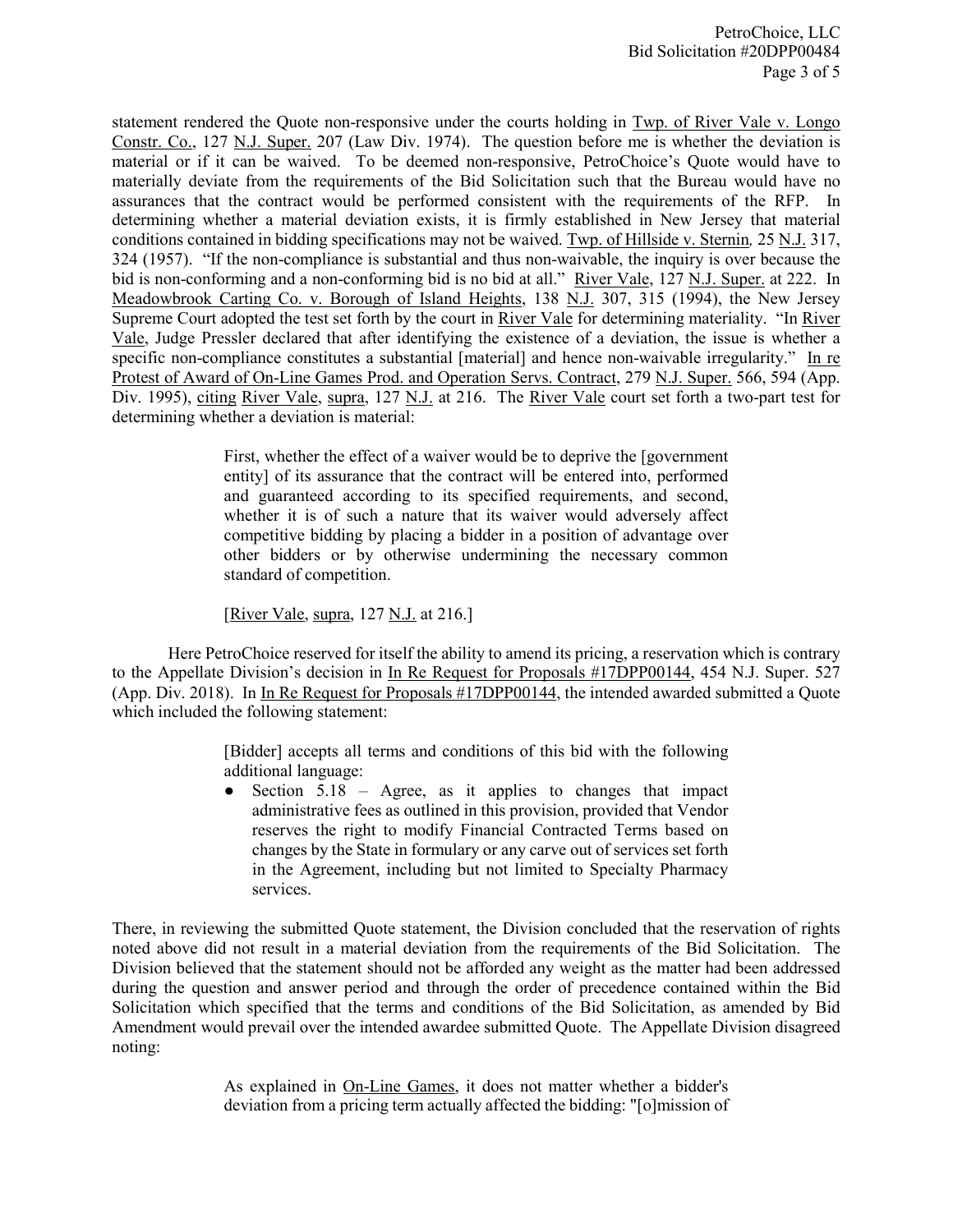a cost item can be material even if it is unlikely that it could have affected the relative positions of the bidders, because it necessarily undermines the common standard of competition.

[Id. at 568, citing, In the Matter of Protest of Award of On-Line Games Prod. & Operation Servs. Contract, Bid No. 95-X-20175, 279 N.J. Super. 566, 601-602 (App. Div. 1995).]

## Further, the Appellate Division stated

…

Applying the two-part River Vale test, Optum's reservation of the right to change its pricing in response to Plan Design changes both deprived the State of the assurance the Contract would be entered into and performed according to the specified requirements of Section 3.7.1A and Standard Term 5.4A, and adversely affected competitive bidding by allowing Optum to bid with a pricing privilege not provided to other bidders.

Optum's additional language also provided it a clear competitive advantage over the other potential bidders by permitting it to offer price terms while reserving the right to change them in the event of anticipated Plan Design changes to the Formulary or any reduction in the scope of work, including but not limited to Specialty Pharmacy services.

[In re Request for Proposals #17DPP00144, 454 N.J. Super. 527, 565- 567.]

Here, similar to the intended awardee's statement in In re Request for Proposals #17DPP00144, PetroChoice, by noting that the pricing was only good for 30 days, reserved for itself the ability to unilaterally increase the pricing.

Although the Division has broad discretion to select among qualified and responsive Vendors {Bidders} in public contracting matters, the discretion afforded to the Director, "is not limitless." See, In re Request for Proposals #17DPP00144, 454 N.J. Super. at 559. "In line with the policy goal of thwarting favoritism, improvidence, extravagance, and corruption, the Division may not award a contract to a bidder whose proposal deviates materially from the RFP's requirements." Ibid., quoting, Barrick v. State, 218 N.J. 247, 258-59 (2014)). For that reason, the Division's governing regulations mandate stringent enforcement to maintain the equal footing of all Bidders and to ensure the integrity of the State's bidding process. Notably, "a proposal that is not…responsive to the material requirements of the RFP shall not be eligible for further consideration for award of contract, and the bidder offering said proposal shall receive notice of the rejection of its proposal." N.J.A.C. 17:12-2.7(c). If the Division were to waive the requirement that pricing be held firm through the contract award, as required by Bid Solicitation § 4.4.5 *State Supplied Price Sheet*, the State would be deprived of any assurance that the Vendor {Bidder} would perform the Blanket P.O. according to the requirements of the Bid Solicitation. As noted above, Vendors {Bidders} were required to hold pricing firm through the issuance of the Blanket P.O. Here PetroChoice reserved for itself the ability to amend its pricing at a time of its choosing. A benefit not afforded to other Vendors {Bidders}. Permitting this deviation places PetroChoice in a position of advantage over other Vendors {Bidders} who, in submitting their Quotes conformed to the requirements of the Bid Solicitation. Accordingly, PetroChoice's Quote contains a material deviation.

Further, in the protest, PetroChoice requested that it be permitted to submit revised price lists, which remove the offending language. PetroChoice cannot now amend its Quote submission, to revise the